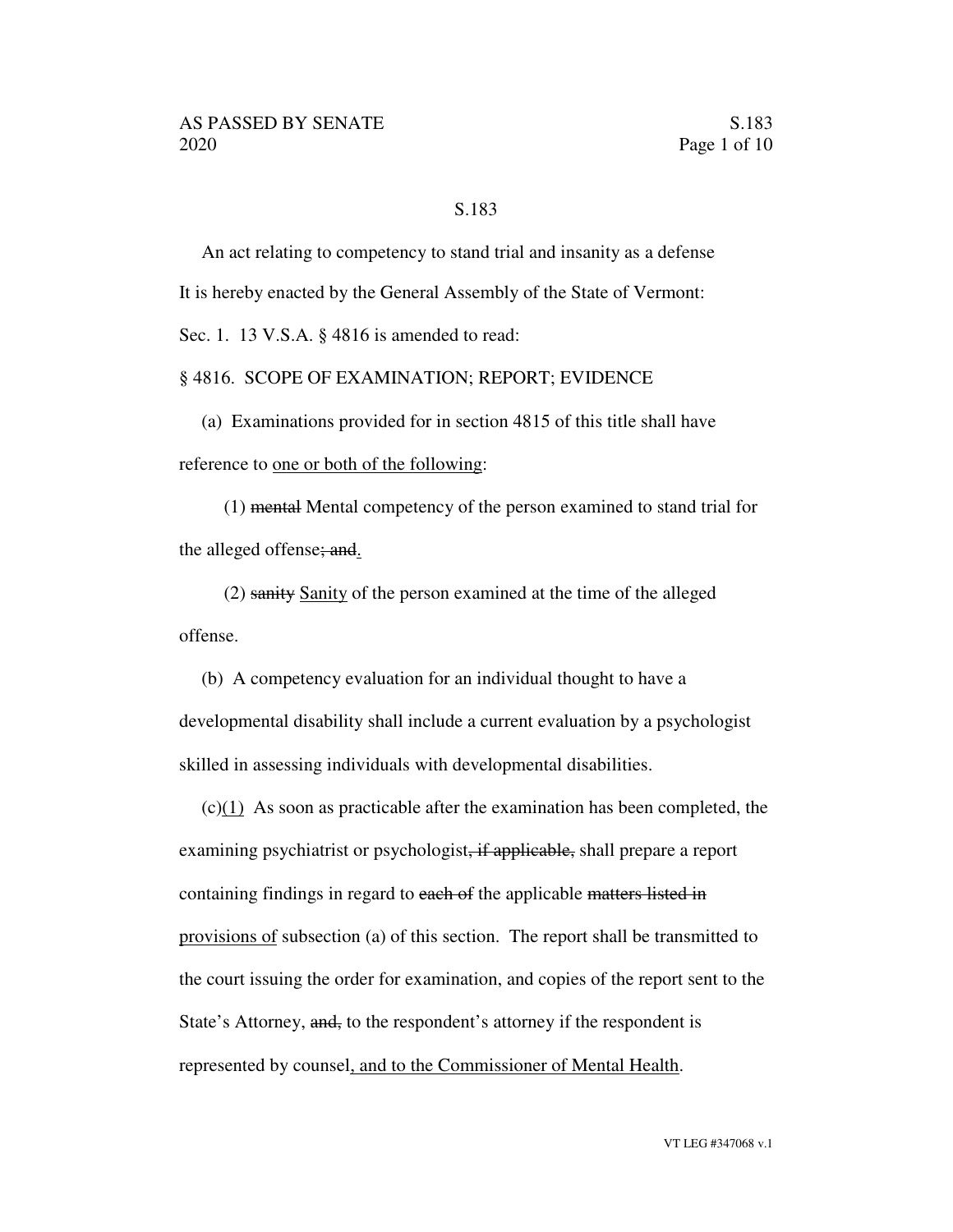(2) If the psychiatrist or psychologist has been asked to provide opinions as to both the person's competency to stand trial and the person's sanity at the time of the alleged offense, those opinions shall be presented in separate reports, and addressed separately by the court. In such cases, the examination of the person's sanity shall only be undertaken if the psychiatrist or psychologist is able to form the opinion that the person is competent to stand trial.

\* \* \*

Sec. 2. 13 V.S.A. § 4820 is amended to read:

### § 4820. HEARING REGARDING COMMITMENT

(a) When a person charged on information, complaint, or indictment with a criminal offense:

(1) Is reported by the examining psychiatrist following examination pursuant to sections 4814–4816 of this title to have been insane at the time of the alleged offense.

(2) Is found upon hearing pursuant to section 4817 of this title to be incompetent to stand trial due to a mental disease or mental defect.

(3) Is not indicted upon hearing by grand jury by reason of insanity at the time of the alleged offense, duly certified to the court.

(4) Upon trial by court or jury is acquitted by reason of insanity at the time of the alleged offense; the court before which such person is tried or is to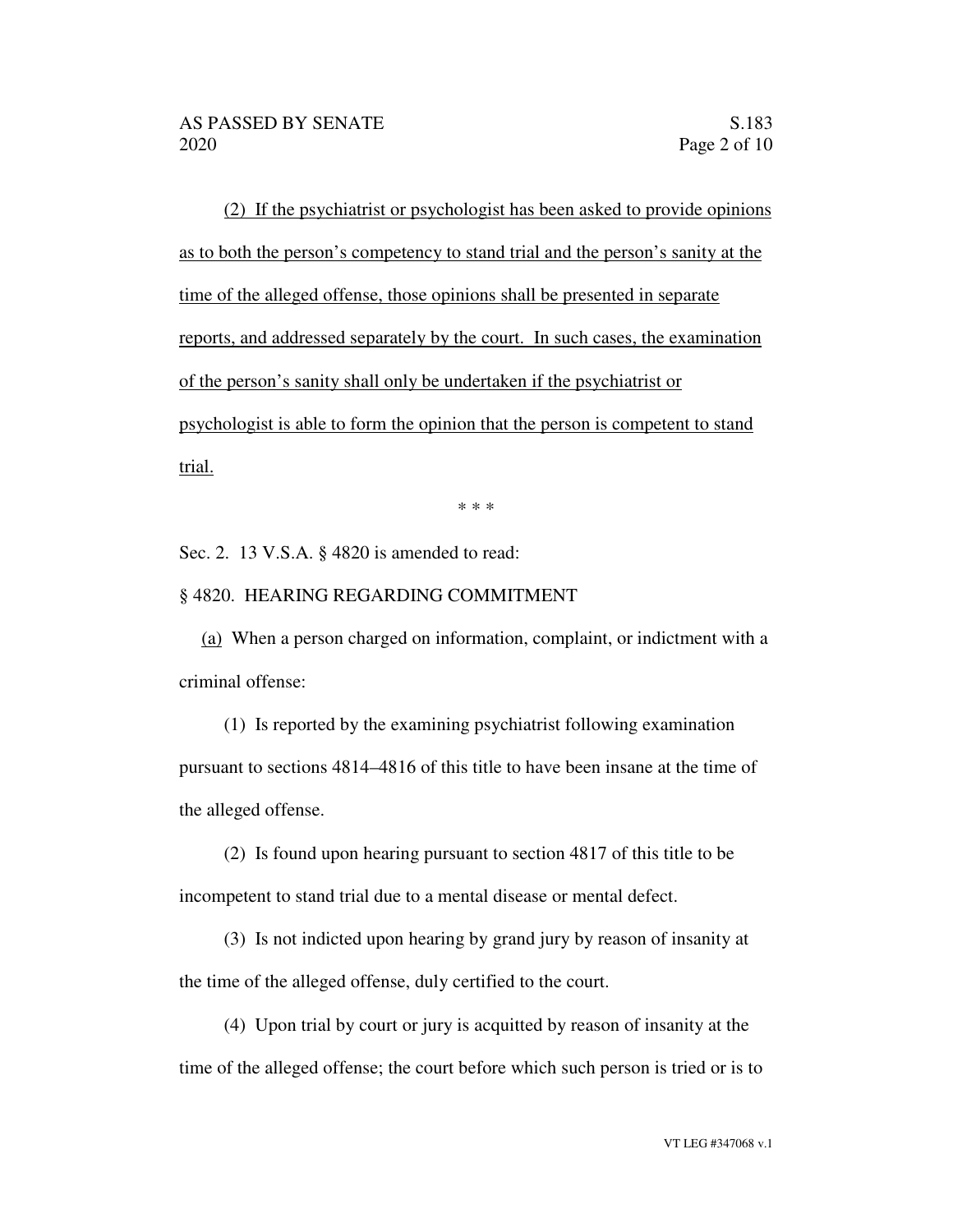be tried for such offense, shall hold a hearing for the purpose of determining whether such person should be committed to the custody of the Commissioner of Mental Health. Such person may be confined in jail or some other suitable place by order of the court pending hearing for a period not exceeding 15 days.

(b) When a person is found to be incompetent to stand trial pursuant to subdivision (a)(2) of this section, has not been indicted by reason of insanity for the alleged offense, or has been acquitted by reason of insanity at the time of the alleged offense, the person shall be entitled to have counsel appointed from Vermont Legal Aid to represent the person. The Department of Mental Health shall be entitled to appear and call witnesses at the proceeding and be represented by the Office of the Attorney General.

Sec. 3. 13 V.S.A. § 4822 is amended to read:

#### § 4822. FINDINGS AND ORDER; PERSONS WITH A MENTAL ILLNESS

(a) If the court finds that the person is a person in need of treatment or a patient in need of further treatment as defined in 18 V.S.A. § 7101, the court shall issue an order of commitment directed to the Commissioner of Mental Health that shall admit the person to the care and custody of the Department of Mental Health for an indeterminate period. In any case involving personal injury or threat of personal injury, the committing court may issue an order requiring a court hearing before a person committed under this section may be discharged from custody.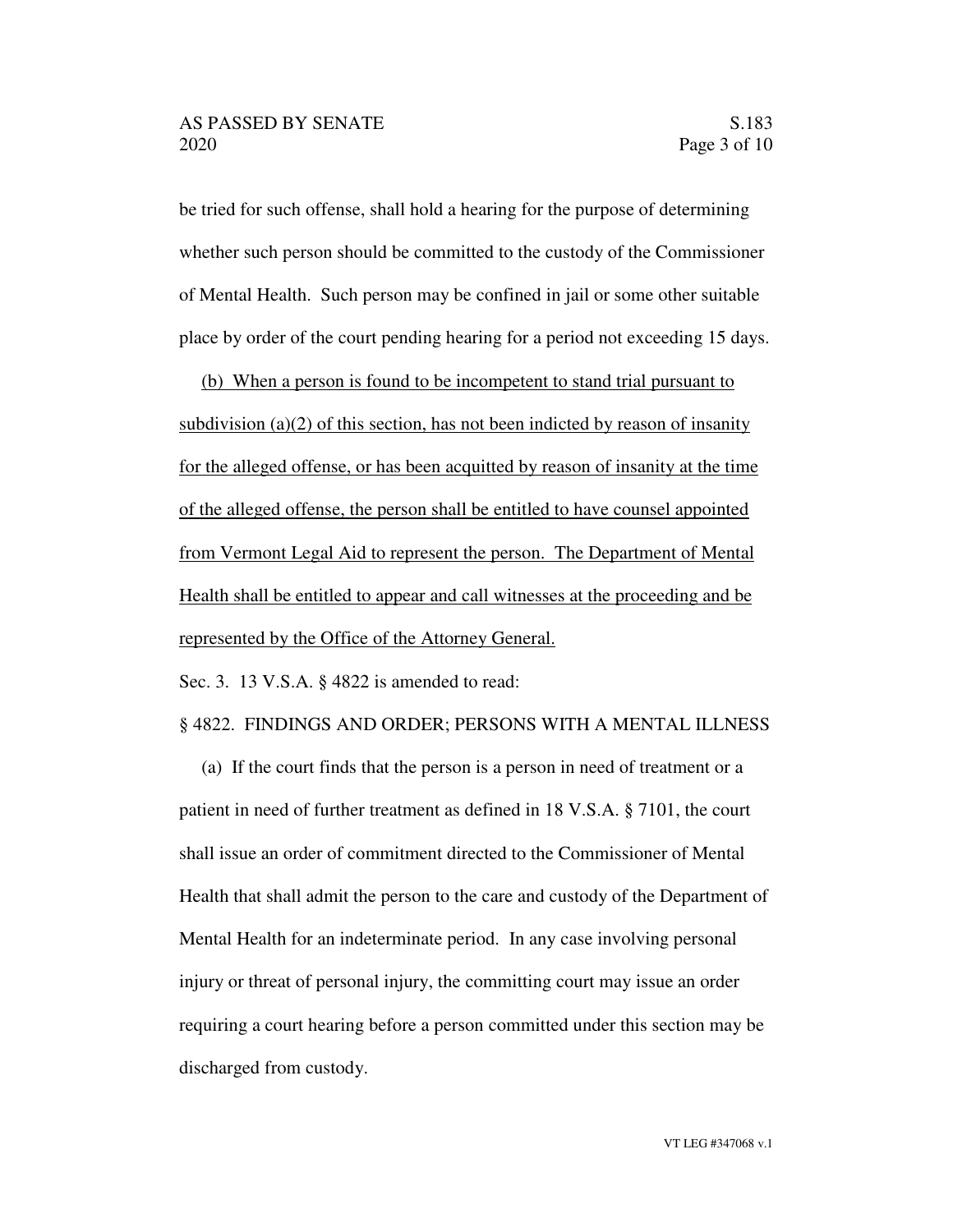(b) An order of commitment issued pursuant to this section shall have the same force and effect as an order issued under 18 V.S.A. §§ 7611–7622, and a person committed under this order shall have the same status and the same rights, including the right to receive care and treatment, to be examined and discharged, and to apply for and obtain judicial review of his or her case, as a person ordered committed under 18 V.S.A. §§ 7611–7622.

 $(c)(1)$  Notwithstanding the provisions of subsection (b) of this section, at least 10 days prior to the proposed discharge of any person committed under this section, the Commissioner of Mental Health shall give notice of the discharge to the committing court and State's Attorney of the county where the prosecution originated. In all cases requiring a hearing prior to discharge of a person found incompetent to stand trial under section 4817 of this title, the hearing shall be conducted by the committing court issuing the order under that section. In all other cases, when the committing court orders a hearing under subsection (a) of this section or when, in the discretion of the Commissioner of Mental Health, a hearing should be held prior to the discharge, the hearing shall be held in the Family Division of the Superior Court to determine if the committed person is no longer a person in need of treatment or a patient in need of further treatment as set forth in subsection (a) of this section. Notice of the hearing shall be given to the Commissioner, the State's Attorney of the county where the prosecution originated, the committed person, and the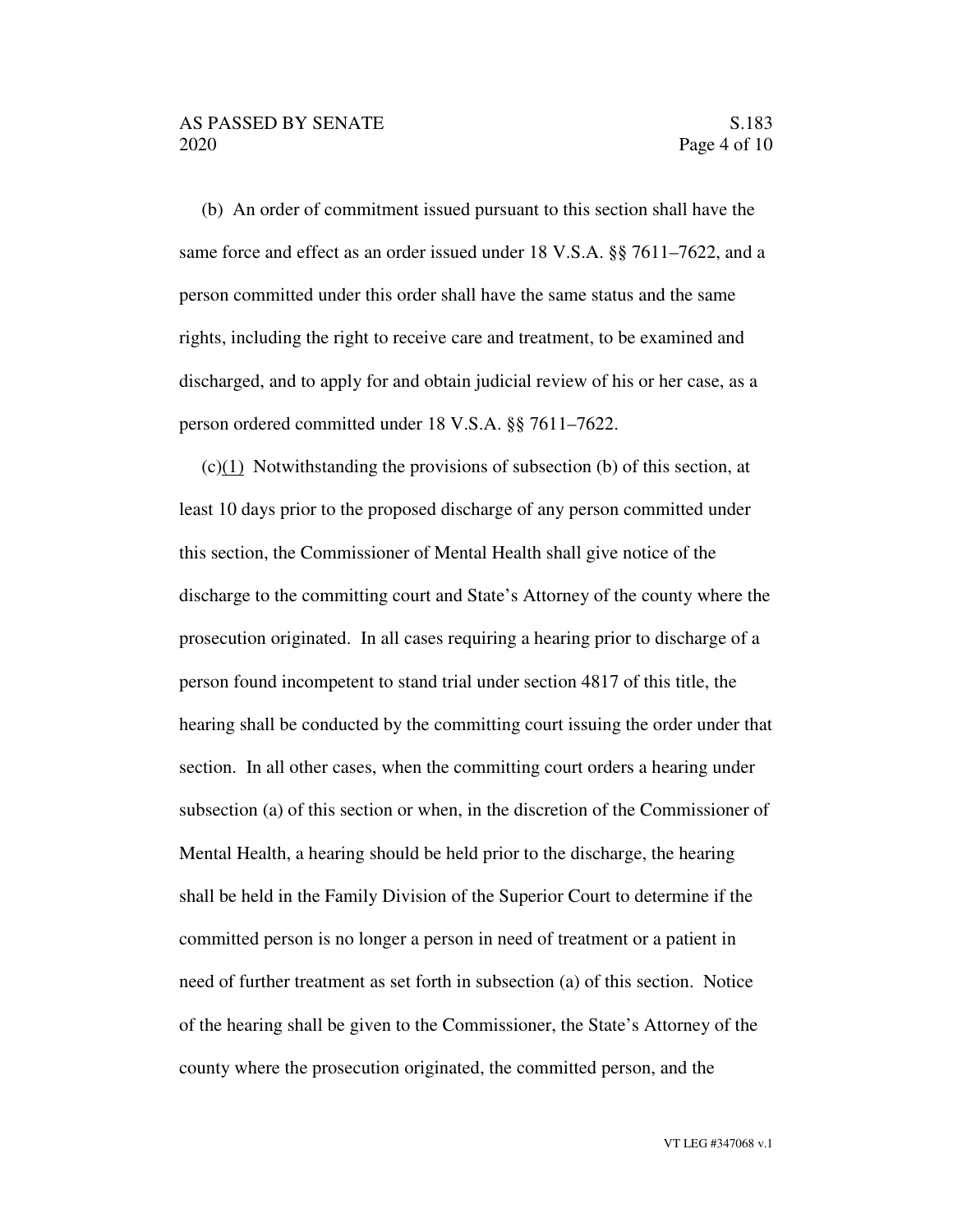person's attorney. Prior to the hearing, the State's Attorney may enter an appearance in the proceedings and may request examination of the patient by an independent psychiatrist, who may testify at the hearing.

 $(2)(A)$  This subdivision (2) shall apply when a person is committed to the care and custody of the Commissioner of Mental Health under this section after having been found not guilty by reason of insanity or incompetent to stand trial for a listed crime as defined in subdivision 5301(7) of this title other than:

(i) lewd or lascivious conduct as defined in section 2601 of this title;

(ii) recklessly endangering another person as defined in section 1025 of this title;

(iii) operating a vehicle under the influence of alcohol or other substance with either death or serious bodily injury resulting as defined in 23 V.S.A. § 1210(f) and (g);

(iv) careless or negligent operation resulting in serious bodily injury or death as defined in 23 V.S.A. § 1091(b);

(v) leaving the scene of an accident resulting in serious bodily injury or death as defined in 23 V.S.A. § 1128(b) or (c); or

(vi) a misdemeanor violation of chapter 28 of this title, relating to abuse, neglect, and exploitation of vulnerable adults.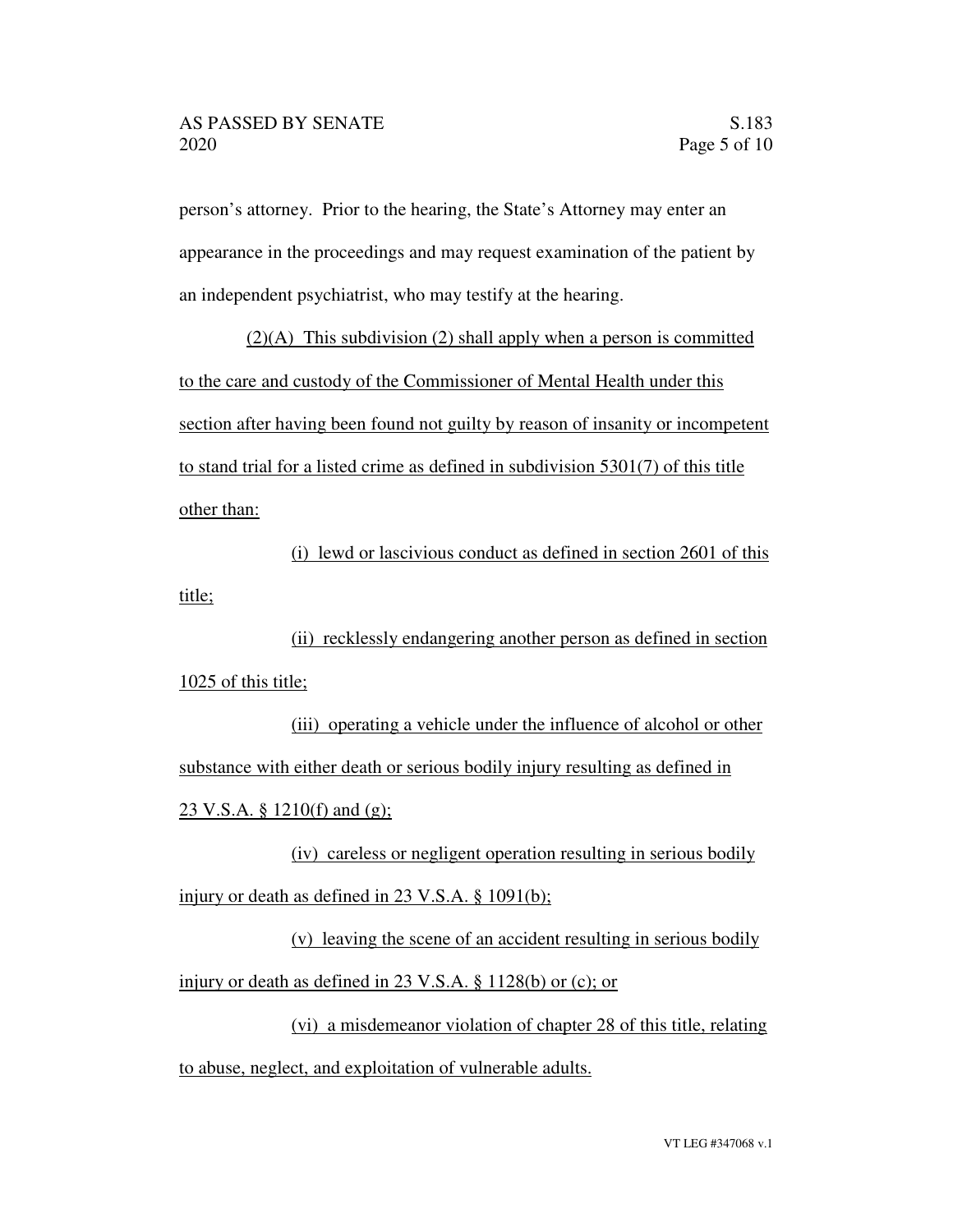(B) At least 10 days prior to discharging the person from a secure mental health treatment facility or from the care and custody of the Commissioner of Mental Health, the Commissioner shall provide notice of the proposed action to the State's Attorney of the county where the prosecution originated or to the Office of the Attorney General if that office prosecuted the case. The State's Attorney shall provide notice of the proposed action to any victim of the offense who has not opted out of receiving notice.

(C) As used in this subdivision (2), "victim" has the same meaning as in section 5301 of this title.

\* \* \*

Sec. 4. Vermont Rule of Criminal Procedure 16.1 is amended to read:

## RULE 16.1. DISCLOSURE TO THE PROSECUTION

(a) The Person of the Defendant.

(1) Notwithstanding the initiation of judicial proceedings, and subject to constitutional limitations, upon motion and notice a judicial officer may require the defendant to:

\* \* \*

(H) provide specimens of his the defendant's handwriting; and

(I) submit to a reasonable physical or medical inspection of his the

defendant's body or, if notice is given by the defendant that sanity is in issue or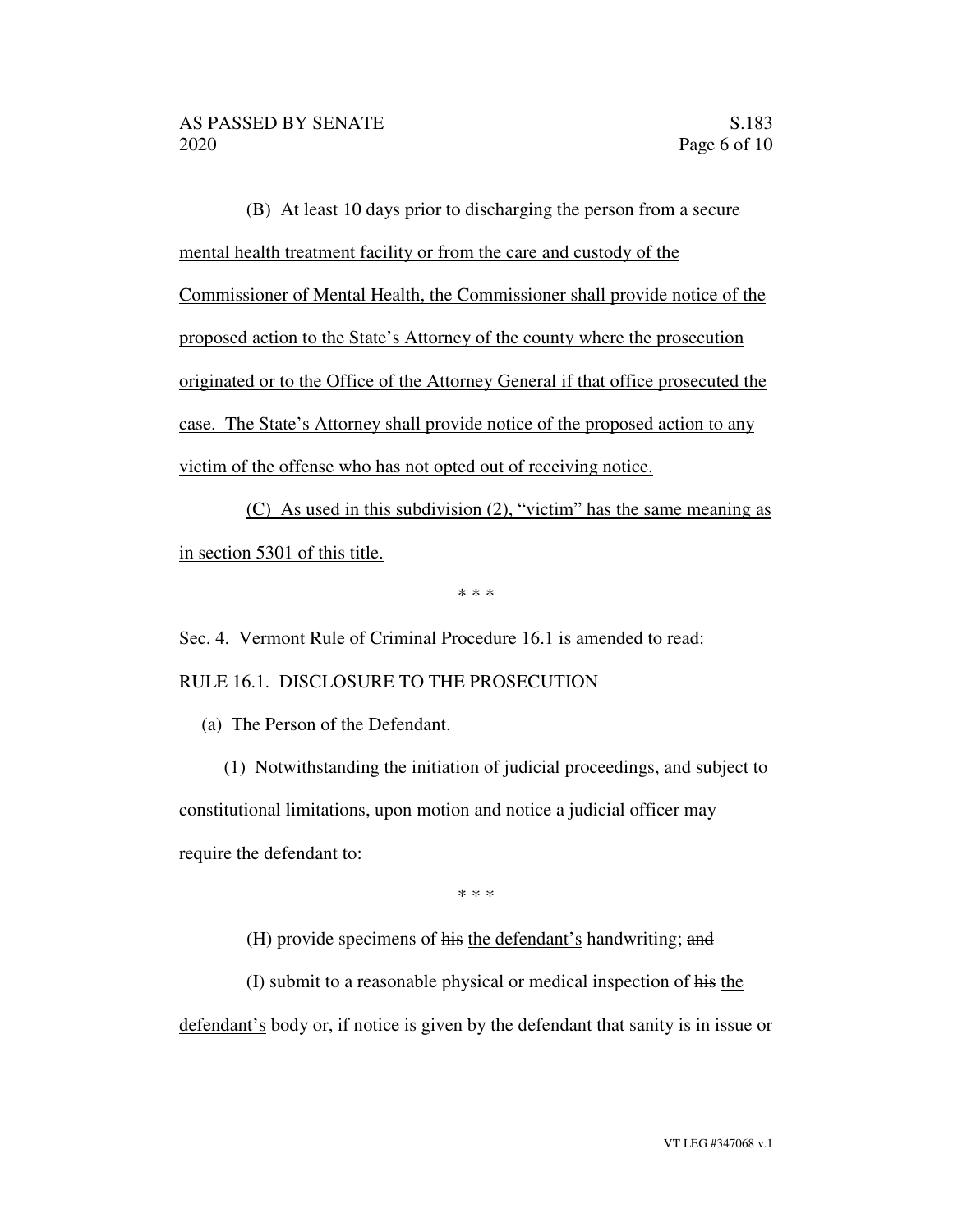that expert testimony will be offered as provided in Rule 12.1, to a reasonable mental examination by a psychiatrist or other expert; and

(J) submit to a reasonable mental examination by a psychiatrist or other expert when a court ordered examiner pursuant to 13 V.S.A.  $\S$  4814(a)(2) or (4) reports that a defendant is not competent to stand trial.

\* \* \*

# Sec. 5. CORRECTIONS; ASSESSMENT OF MENTAL HEALTH **SERVICES**

On or before November 1, 2020, the Departments of Corrections and of Mental Health shall jointly submit an inventory and evaluation of the mental health services provided by the entity with whom the Department of Corrections contracts for health care services to the House Committees on Corrections and Institutions, on Health Care, and on Judiciary and to the Senate Committees on Health and Welfare and on Judiciary. The evaluation shall include a comparison as to how the type, frequency, and timeliness of mental health services provided in a correctional setting differ from those services available in the community. The evaluation shall further address how the memorandum of understanding executed by the Departments of Corrections and of Mental Health impacts the mental health services provided by the entity with whom the Department of Corrections contracts for health care services.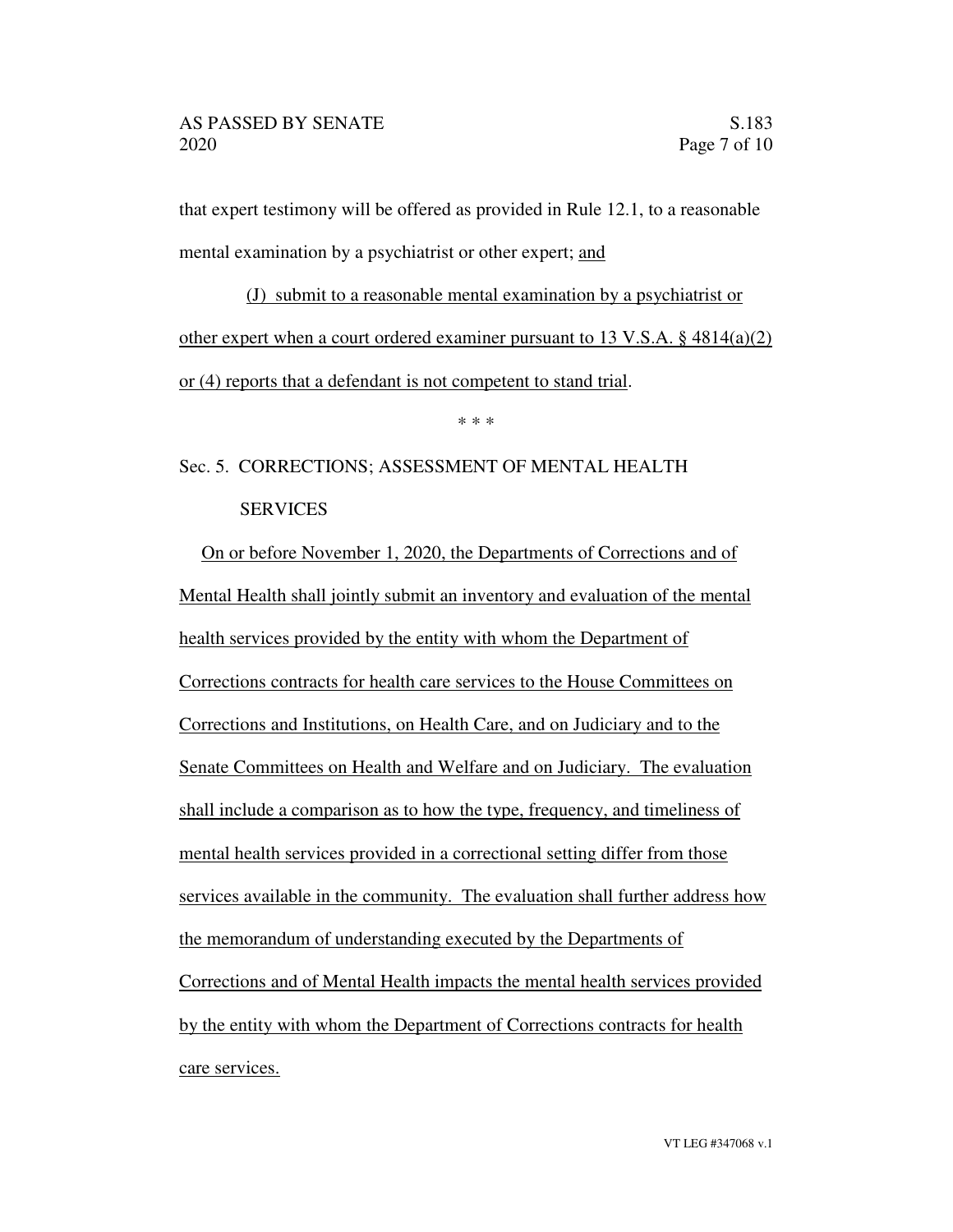## Sec. 6. FORENSIC CARE WORKING GROUP

(a) On or before August 1, 2020, the Department of Mental Health shall convene a working group of interested stakeholders, including as appropriate, the Department of Corrections, the Department of State's Attorneys and Sheriffs, the Office of the Attorney General, the Office of the Defender General, the Director of Health Care Reform, the Department of Buildings and General Services, a representative appointed by Vermont Care Partners, a representative appointed by Vermont Legal Aid's Mental Health Project, the Mental Health Care Ombudsman established pursuant to 18 V.S.A. § 7259, a representative of the designated hospitals appointed by the Vermont Association of Hospitals and Health Care Systems, a person with lived experience of mental illness, and any other interested party permitted by the Commissioner of Mental Health, to:

(1) Identify any gaps in the current mental health and criminal justice system structure and opportunities to improve public safety and the coordination of treatment for individuals incompetent to stand trial or who are adjudicated not guilty by reason of insanity. The working group shall review competency restoration models used in other states and explore models used in other states that balance the treatment and public safety risks posed by individuals found not guilty by reason of insanity, such as Psychiatric Security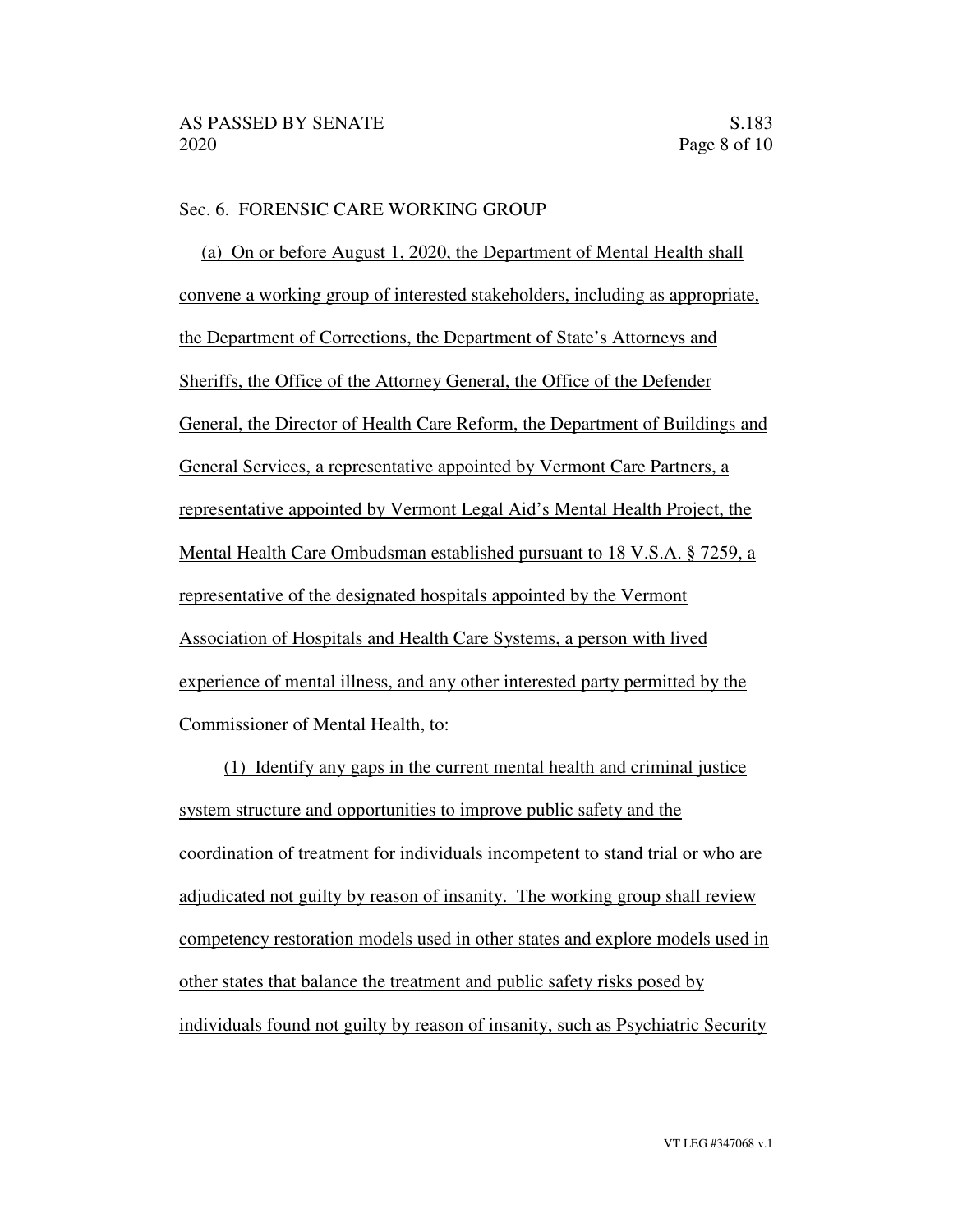Review Boards, including the Connecticut Psychiatric Security Review Board, and guilty but mentally ill verdicts in criminal cases.

(2) Evaluate various models for the establishment of a State-funded forensic treatment facility for individuals found incompetent to stand trial or who are adjudicated not guilty by reason of insanity. The evaluation shall address:

(A) the need for a forensic treatment facility in Vermont;

(B) the entity or entities most appropriate to operate a forensic treatment facility;

(C) the feasibility and appropriateness of repurposing an existing facility for the purpose of establishing a forensic treatment facility versus constructing a new facility for this purpose;

(D) the number of beds needed in a forensic treatment facility and the impact that repurposing an existing mental health treatment facility would have on the availability of beds for persons seeking mental health treatment in the community or through the civil commitment system; and

(E) the fiscal impact of constructing or repurposing a forensic treatment facility and estimated annual operational costs considering "institutions of mental disease" waivers available through the Center for Medicare and Medicaid Services that do not provide federal fiscal participation for forensic mental health patients.